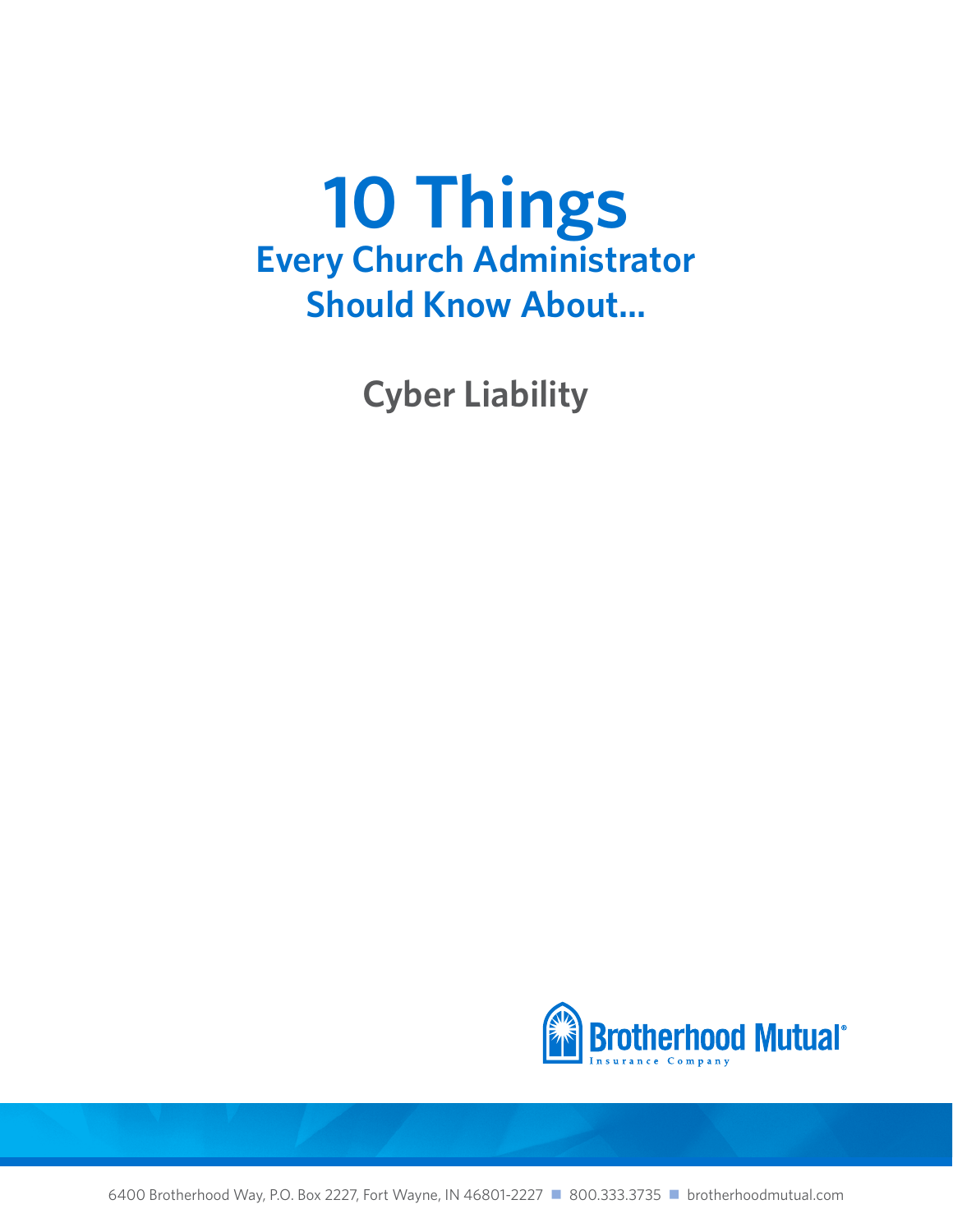

**Cyber Liability**

## **1. Website Privacy Policy**

Visitors to your ministry's website trust you to protect their personal information. A website privacy policy is essential for explaining why you collect personal information and how you use it. It is important to make clear that your online privacy applies only to your ministry's website, not to websites that you may link to from your site. Your website privacy policy should address the following six core topics:

- **List the types of information you collect.** Does your website ask users for their name, address, phone number, and email address? What about debit and credit card numbers? Your privacy policy should specifically state the types of information you collect and why.
- **Describe your methods of collecting information.** Is information collected automatically when users visit your website (e.g., via "cookies"), or do you collect information through fillable forms?
- **State your purpose for collecting information.** Why does your ministry collect personal information from users? Your answer may be "to further the purpose of the ministry by facilitating communication between the user and others who attend." If you are collecting financial information, your policy should state specifically how the data will be used.
- **Specify if and how you share information.** Beware of well-intentioned but inaccurate policy statements, such as "we will not share your information with any third party." Does your ministry share information with a related organization, such as a school or camp? Do you use cloud data backup or a vendor for processing electronic tithes? If so, you are sharing data, and your ministry's privacy policy should reflect this.
- **Describe the ways you secure information.** Do you work with networking and website programming professionals to ensure that your ministry's website uses industry-standard security protocols, firewalls, and encryption programs? Ensuring that these safeguards are in place is important, especially if your ministry handles financial information.
- **If your website targets young users, ensure legal compliance.** If your ministry's website, or even a portion of it, is directed at children under the age of 13, the Child Online Privacy Protection Act (COPPA) likely applies to your website. COPPA protects the personal information of children under age 13 by requiring website owners to post a compliant privacy policy and obtain parental consent before collecting information. Consult the Federal Trade Commission's resource, "Children's Online Privacy Protection Rule: A Six-Step Compliance Plan" and your local attorney.



### **Need a form?**

See this sample *[Online Privacy Form](http://www.brotherhoodmutual.com/index.cfm/resources/ministry-safety/article/website-privacy-policy/)* and this free article entitled *["Does Your Website Need a Privacy Policy?"](http://www.brotherhoodmutual.com/index.cfm/resources/ministry-safety/article/website-privacy-policy/)* from BrotherhoodMutual.com.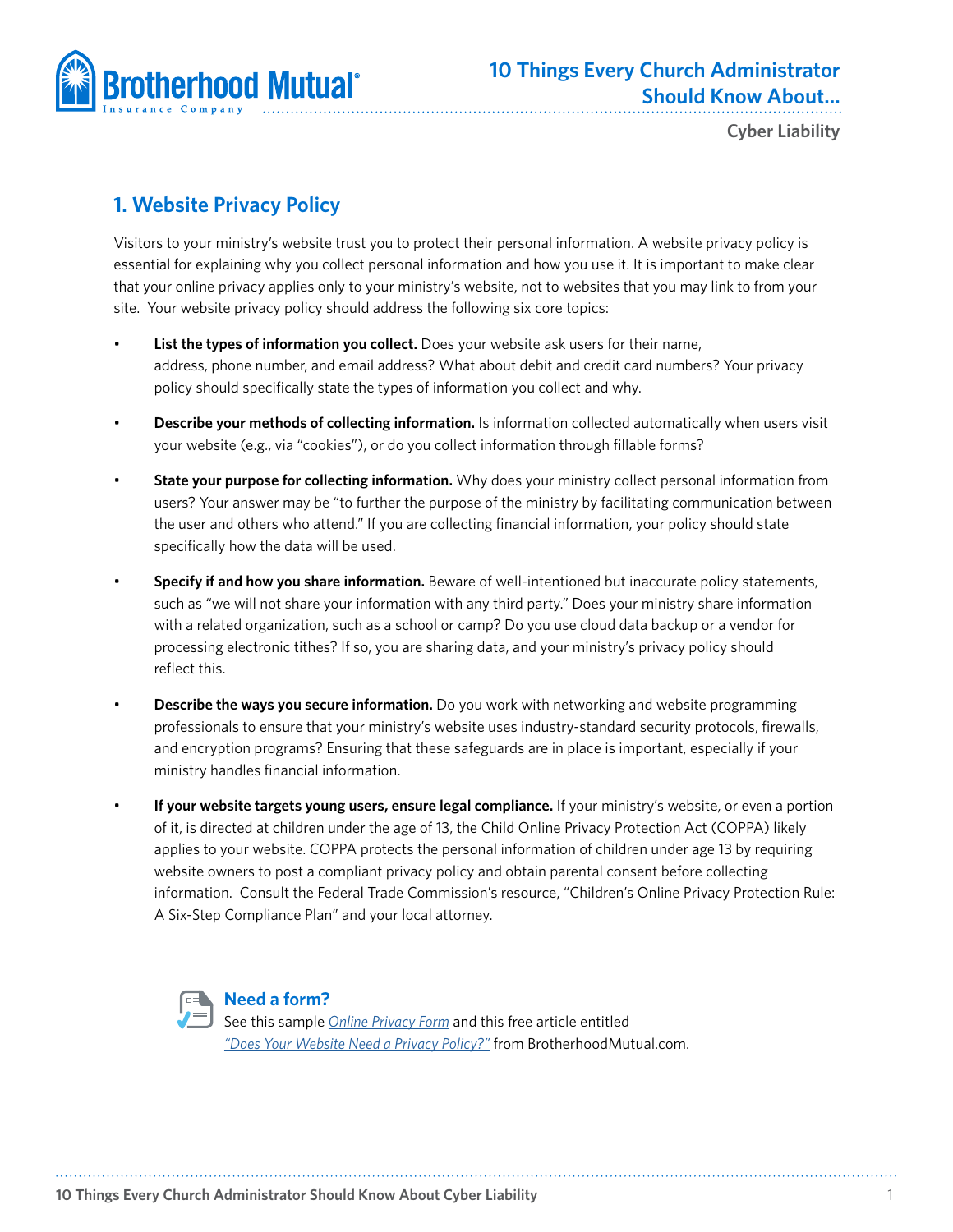

**Cyber Liability**

# **2. Network Security: Wi-Fi**

Free wireless Internet offered in a church context might be appreciated by members and guests who want to look up Scripture on their smart phones or tweet quotes from the sermon. However, an unfiltered wireless Internet connection can be used to download copyrighted or inappropriate materials or even to steal information from computers on your church's network. If your wireless Internet is not protected by a password, those near your building might be able to access or exploit it at any time. To protect your ministry, consider the following:

- **Install a content filter.** Your church could be held responsible for certain illegal activities done on its network by guests. To protect your church, members, and visitors, employ a content filter to block inappropriate websites from use.
- **Protect your network with passwords.** Create complex Wi-Fi passwords and administrative passwords. Change your administrative computer password at least every six months, and consider changing your Wi-Fi password every week.
- **Establish terms of use.** Another way to help regulate Internet usage is to require all visitors to agree to an Internet usage policy before using your church's Wi-Fi. Consider asking visitors to sign a paper release form, or provide a digital consent form as users sign on to your network. Key policy features might include:
	- o Prohibiting any actions inconsistent with your ministry's beliefs. These might include online gambling, online bullying or harassment, accessing obscene content, or downloading pirated content.
	- o Requiring all who access your network to be at least 18 years old or else supervised by an adult. An agreement signed by someone under the age of 18 is generally not enforceable.
	- o Requiring visitors to use up-to-date antivirus software.
	- o Advising visitors to avoid sharing sensitive information over your network.
	- o Posting a "hold-harmless" clause, notifying users that your church is not responsible for damage to electronic devices or software, or the loss or theft of personal information. Users should be advised to browse the Internet at their own risk.

Strive to create a cyber-safe culture that encourages your staff, members, and guests to click and browse carefully, whether at church or at home.



### **Need a form?**

Download the *Sample [Wi-Fi Terms and Conditions](http://www.brotherhoodmutual.com/www/?linkservid=CF306E1F-5056-9600-430325C92E489A79&showMeta=2&ext=.pdf)* from Brotherhood Mutual's website to help you get a start on your own. Also, see this related article, *[Protect Computer Networks](http://www.brotherhoodmutual.com/index.cfm/resources/ministry-safety/article/free-wi-fi-at-church/) [When Offering Free Wi-Fi](http://www.brotherhoodmutual.com/index.cfm/resources/ministry-safety/article/free-wi-fi-at-church/)*.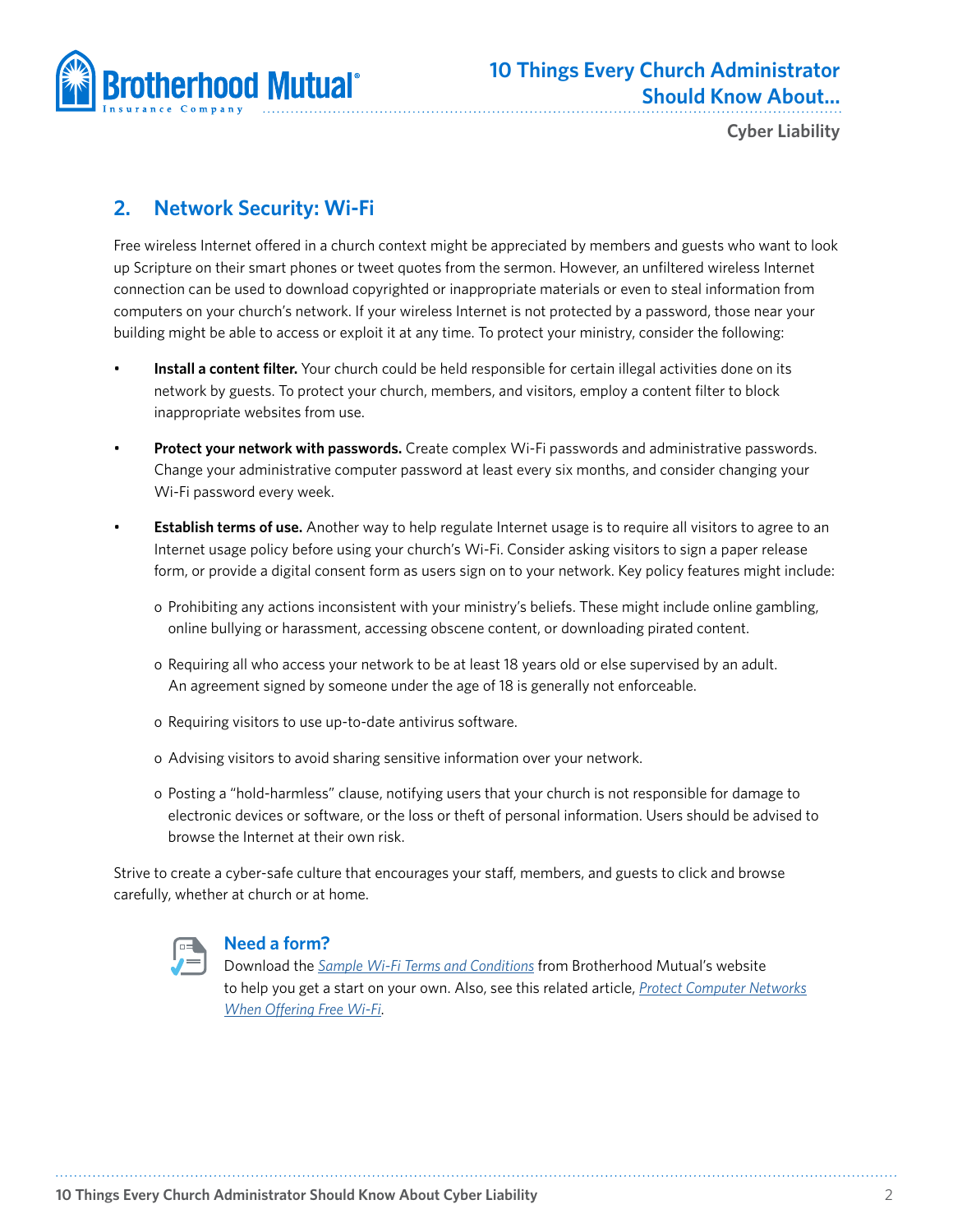

# **3. Network Security: Connected Devices**

Offering free Wi-Fi can open the door to data thieves. Here are some simple measures your church can implement to protect your ministry staff's connected devices.

- **Establish two distinct networks.** As a first step, make sure your church provides two networks, one public and one private. Share your church's public Wi-Fi password as freely as your policy allows, but take precautions to ensure that your private network password is never divulged outside of staff circles.
- **Connect staff devices to your private network, only.** Your staff should never connect computers, phones, tablets, or other devices containing sensitive information (e.g., financial information, sensitive communications with members, notes from counseling sessions) to your church's public network.
- **Secure office and personal devices.** The increased number of connected devices in modern church offices poses new security risks. Not only should these devices be kept on a private network, but access to these devices also must be closely regulated. Keep church offices locked when they are not in use to prevent unauthorized access.
- **Dispose of office devices safely.** When your ministry retires an old copier, fax machine, computer, or external hard drive—whether by recycling it, returning it at the end of its lease, trading it in for a newer model or selling the device secondhand—make sure the data on the device is not left intact. A manufacturer, dealer, or service provider typically gives options for safe data recovery, overwriting, or disposal.



### **Need more information?**

For a related resource, see *["Include Copiers in Data Security Plans,"](http://www.brotherhoodmutual.com/index.cfm/resources/ministry-safety/article/copier-data-security/)* an article from Brotherhood Mutual's Safety Library.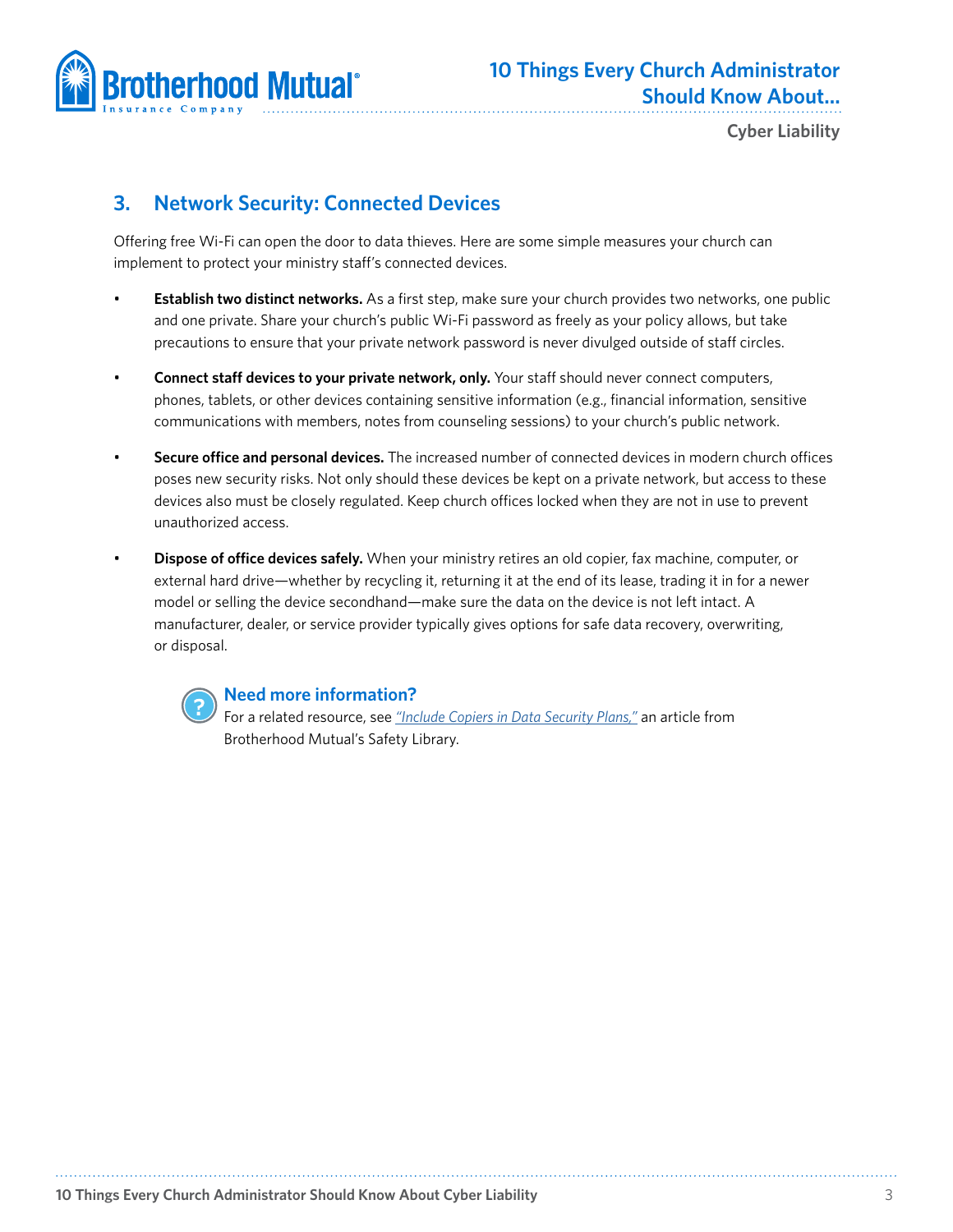

**Cyber Liability**

# **4. Data Protection Measures**

Help your ministry avert many common cyber liability risks by implementing these security features.

- **• Encrypt data.** When encryption is activated on a device, data is scrambled before it is stored in the machine's memory. Without a decryption key, encrypted data can only be recovered with high-level expertise and extensive computational resources.
- **Overwrite data.** Some office equipment, such as copy machines, offer overwriting as a scheduled cleanup task. The U.S. Bureau of Consumer Protection recommends overwriting the entire hard drive on a copy machine at least once a month. The more frequently this is done, the lower the likelihood of information being compromised.
- **• Secure data with passwords, passcode locks, and traditional locks.** Many data thefts are low-tech crimes of opportunity. Installing passwords and passcodes on all of your devices is a great way to avert these threats. Keep computers and devices behind locked doors when not in use.
- **• Install firewalls.** Hardware and software firewalls are another excellent way to safeguard against unauthorized access to your computer network.
- **• Back up data.** One solid backup option is to save your computer's files to an external hard drive each month and store the hard drive in a safe deposit box or other secure, off-site location. As an alternative, your church might subscribe to a cloud backup service. In this case, choosing a reputable vendor that will maintain the security of your data is of utmost importance.

Taking these measures will greatly improve the security of your ministry's data.



### **Need a checklist?**

Download the *[Cyber Security Checklist](http://www.brotherhoodmutual.com/www/?linkservid=A25711DF-6715-42BA-8BD7746D60DD50B2&showMeta=2&ext=.pdf)* from BrotherhoodMutual.com.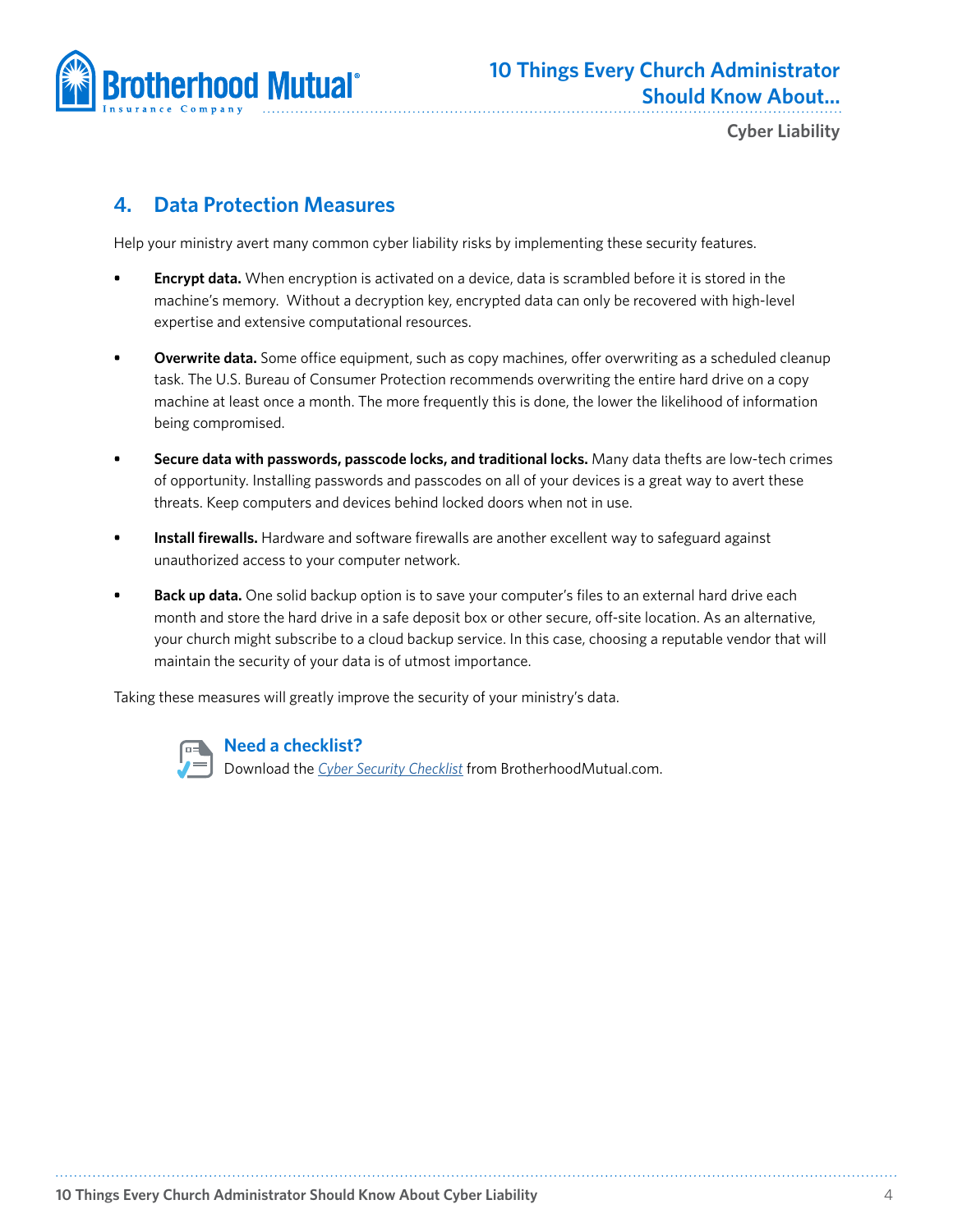

# **5. Cyber Threat Management and Best Practices**

By implementing a few best practices, your church office staff can do its part to monitor and maintain network security.

- **Closely monitor pulse indicators.** Staff should be vigilant in watching for the following signs, which may indicate that your network has been compromised.
	- o Computers and devices "freeze up" or "crash" more frequently than usual.
	- o Computers and devices suddenly take longer than normal to process basic commands.
	- o Pop-up advertisements frequently and randomly appear on users' screens, even when they are not surfing the Internet.
	- o The initial search page on users' Internet browsers changes, or users suddenly notice new toolbars in their browser windows.
	- **Implement preventative measures.** Consider implementing the following precautions.
		- o Equip computers and other devices with software to block spyware, viruses, and ads.
		- o Scan computers weekly for malicious software.
		- o Set your ministry's Internet browsers on a high security setting.
		- o Update your ministry devices' operating systems, antivirus software, and Internet browsers in a timely manner.
		- o Monitor financial accounts closely.
		- o Warn computer users in your office to guard against phishing attempts, which occur when someone masquerading as a trustworthy entity requests sensitive information via email. Avoid sending personal information or login credentials by email as a general rule. Take particular caution when a sender, claiming to be a familiar company or service, requests information they should already have on file.
		- o Advise users to only enter login information online when they see a padlock in their address bar indicating Secure Socket Layer (SSL) encryption.
	- **Prepare data breach response measures.** If your church's sensitive data is ever stolen, your ministry should have a plan in place for how it will respond.
		- o Find an experienced, trustworthy IT professional to serve as a security consultant and to investigate any cyber attack that may occur.
		- o Prepare a sample notification letter, which would be used in the event of a data breach to notify individuals that their personal information was stolen.
		- o Make a list of state agencies to contact if your ministry encounters a suspected scam or believes its data was stolen.
		- o Familiarize yourself with the cyber breach coverages that your insurance company offers, and keep your agent's contact information accessible at all times.



### **Want more information?**

See this related resource, *"[Protect Ministry Data and Computers](http://www.brotherhoodmutual.com/index.cfm/resources/ministry-safety/article/protect-church-memberse28099-personal-information/),"* from Brotherhood Mutual's Safety Library.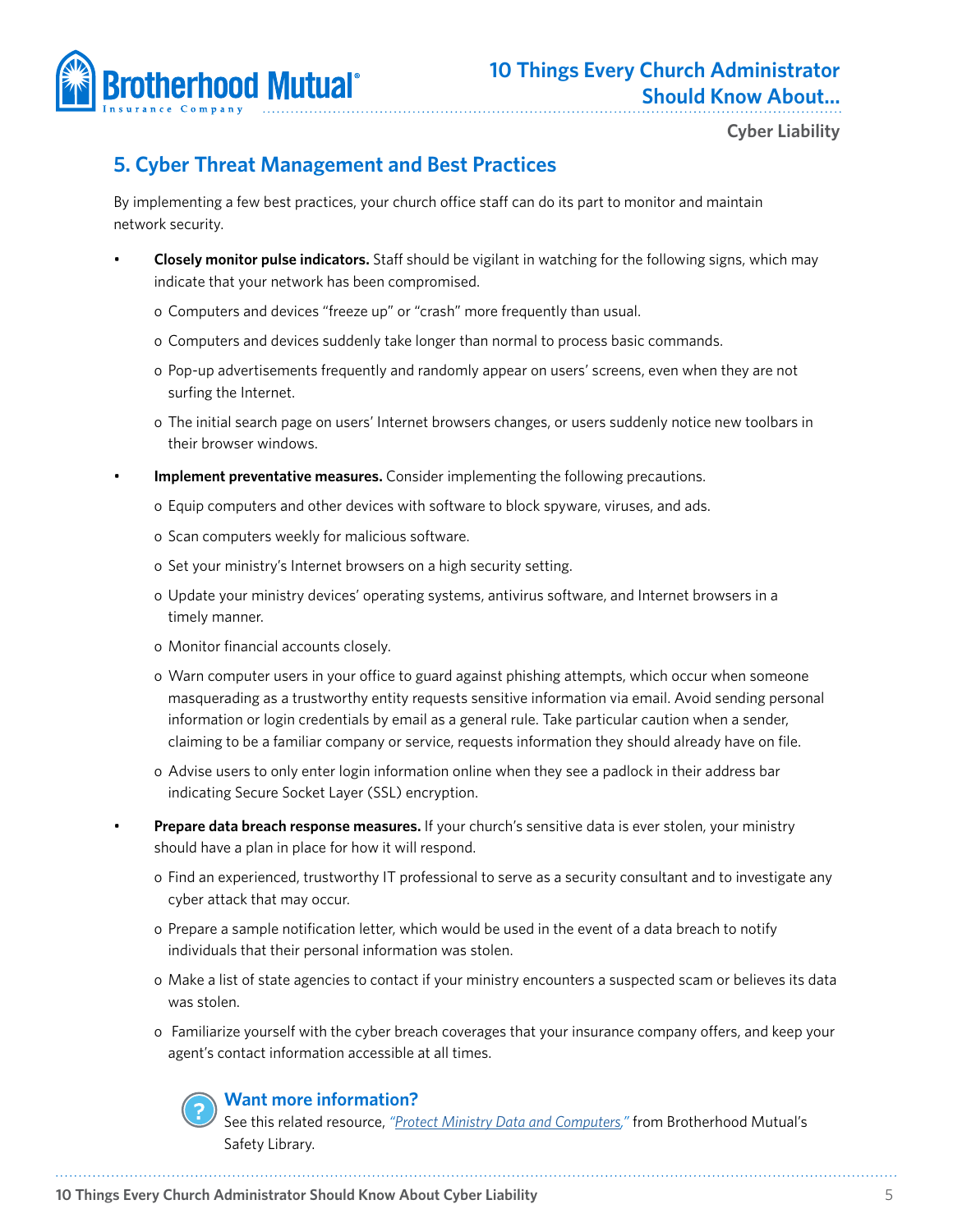

# **6. Electronic Tithes, Financial Data Security**

Electronic tithing offers a convenient, confidential way to donate money. If your church is contemplating this option, consider these tips.

- **Find a reputable vendor.** Many churches that accept electronic tithes choose to work with a reputable vendor to avoid hassle. Here are some tips to consider when looking for a vendor to process your tithes:
	- o Check the Better Business Bureau website, which features helpful business reviews and ratings.
	- o Ask for referrals from churches that work with the vendor.
	- o Ensure that the vendor uses Secure Socket Layer (SSL) encryption, which protects information from online thieves. When a site has an SSL Certificate, a padlock appears on the donor's Internet browser bar, indicating the transaction is secure.
	- o Check into the company's data security measures.
	- o Verify that your vendor complies with Payment Card Industry (PCI) Date Security Standards. PCI standards are guidelines that help keep financial information secure on the Internet.
	- o Ask your ministry's attorney to review any vendor agreement before church leaders sign it.
- **Take precautions with in-house processing and local data storage.** For churches that process tithes in-house, one key issue to consider is the storage of financial information. For example, any time a church maintains a record of its donors' credit card numbers or bank information, your ministry becomes responsible for guarding that information. If someone were to steal credit card information and run up fraudulent charges, your church could be legally obligated to pay for the damages. Even if no fraudulent charges were made, your church might be required to notify all of its donors, which costs time and money and might compromise trust levels among your members.
- **Establish a tithing policy.** Adopt a policy that lays out basic guidelines for donations. For example, determine which forms of payment your church will accept. Some churches choose not to accept donations via credit card, opting instead for e-checks and bank drafts.

### **Want more information?**

See page 5 of *[The Deacon's Bench, Winter 2013](http://www.brotherhoodmutual.com/www/?linkservid=DC229FD5-5056-9600-431FAC47AB7B7252&showMeta=2&ext=.pdf)* for an article on electronic tithing.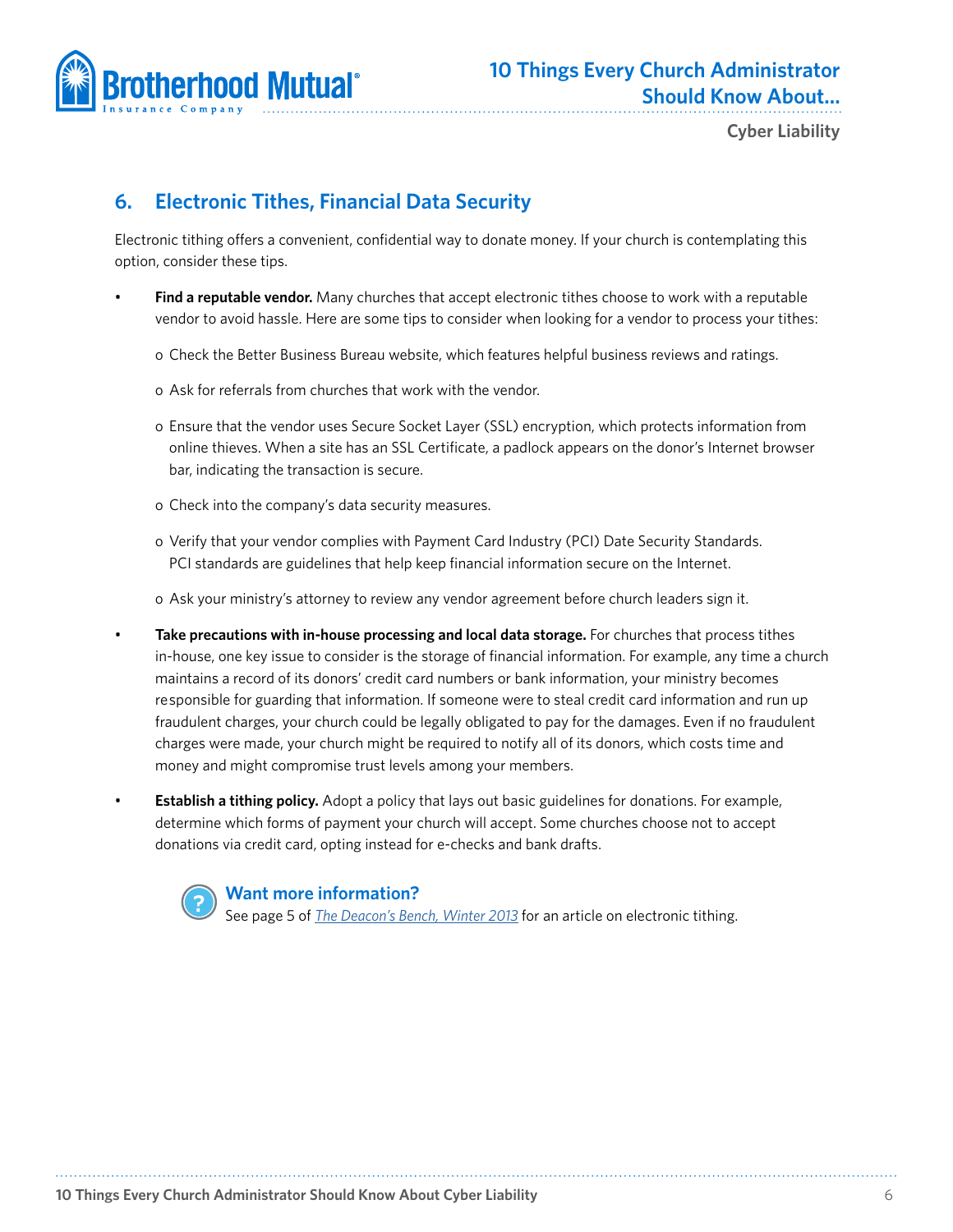

**Cyber Liability**

## **7. Treatment of Prayer Requests and Personal Data**

Here are some suggestions for communicating church news digitally and maintaining your church's prayer ministry without offending prayer recipients or breaking the law:

- **Secure consent.** Individuals have the right to share virtually anything regarding their own health. However, your church's social media administrator or the organizer of your email prayer chain may be restricted from disclosing an individual's medical status without the individual's express permission. The solution is to ask permission. Keep in mind that information shared on the Web tends leave a permanent record, even after deletion.
- **Acquire permission in writing, when possible.** Verbal permission is often easiest to secure, yet written permission provides stronger legal protection. Consider creating a template email or paper form for members to return to you confirming their permission to share information.
- **Keep it simple.** Even with a prayer recipient's consent, it's best to keep health-related information general. A notice that says "Sue Smith has been admitted to the hospital, and we pray for a speedy recovery" is better than "Sue Smith suffers from debilitating panic attacks and has been hospitalized. Please pray for her."
- **Defer to a spokesperson.** Some churches avoid both the problem of obtaining consent and that of determining how much detail to share by designating a relative or close friend who has agreed to serve as spokesperson. The spokesperson can decide how much detail to release and to whom. This person is often in a better position than the church to know how much information to share.
- **Consideration for employees.** Churches should be particularly cautious about disclosing employees' health-related information. The failing health or absence of a church staff member tends to be widely noticed, and can lead to well-intentioned questions. These questions are typically directed at church staff members, who may know confidential details of their co-worker's medical status from internal announcements or even the church's healthcare plan. Health-related information should only be disclosed in non-specific terms and with express permission from the staff member.

### **Need more information?**

Read *["Prayer Lists: How to Protect Privacy,"](http://www.brotherhoodmutual.com/index.cfm/resources/ministry-safety/article/prayer-lists-how-to-protect-privacy/)* an article from Brotherhood Mutual's Safety Library.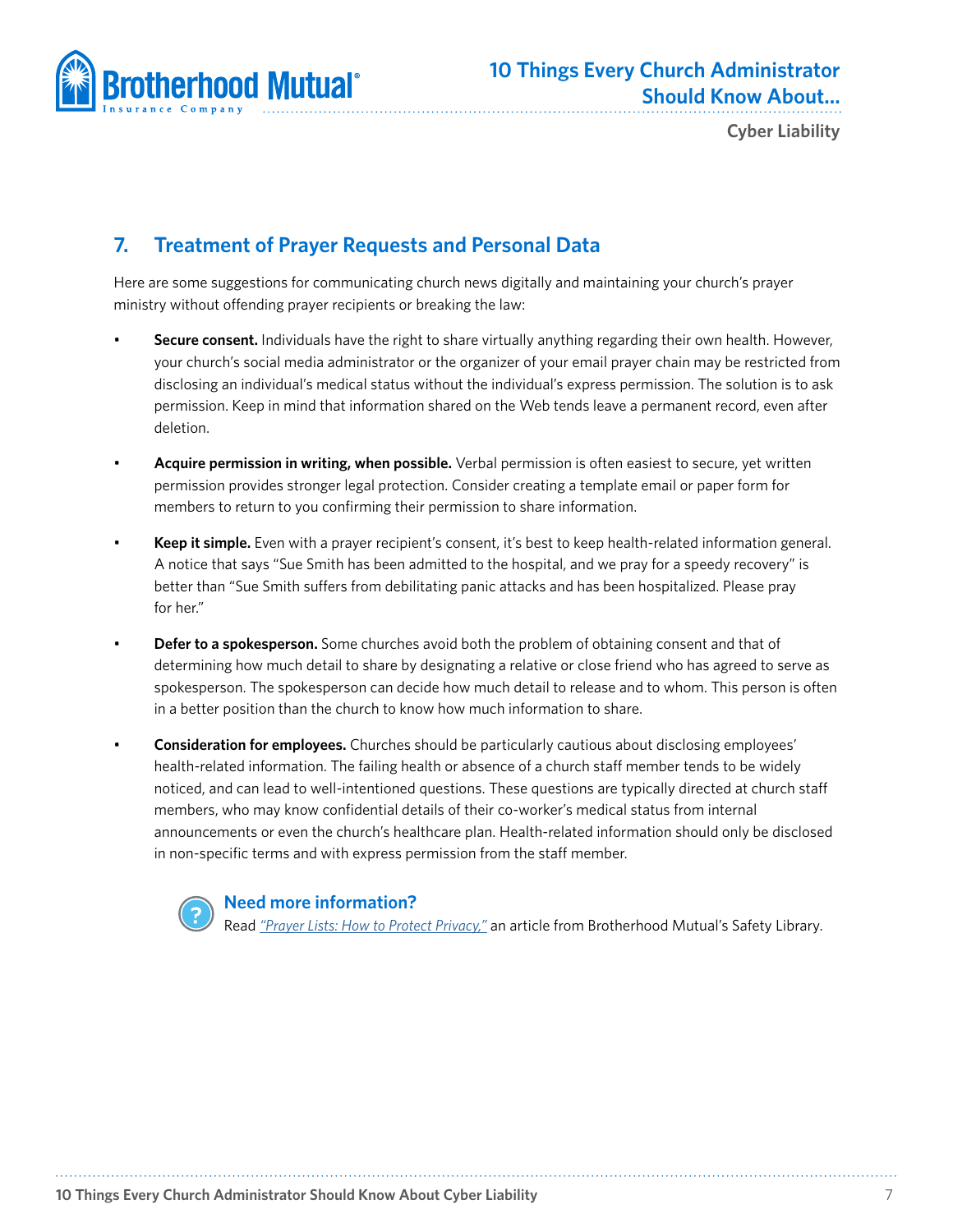

**Cyber Liability**

# **8. Social Media**

Many churches find social media useful in staying connected with those who participate in their ministries and in reaching out to the broader community. If your ministry has a social media presence, here are some tips to help guide your efforts:

- **Designate a team.** Task a small group of page administrators with posting entries on your ministry's social media pages. Team members should take shifts monitoring these pages and respond quickly when comments or questions are posted to show concern and responsiveness. Train team members how to handle sensitive issues, such as negative feedback, emergency situations, and obscene content.
- **Handle sensitive responses offline.** Some conversations should be handled in a private, offline setting. If someone posts regarding a negative experience or situation that involves sensitive information, offer to resolve the issue in a private meeting or phone call. If a comment includes an allegation of improper conduct, follow your ministry's normal procedure for investigating, reporting, and dealing with the issue. Also, train team members to recognize types of content that must be reported to law enforcement if discovered.
- **Address acceptable (and unacceptable) content.** Establish expectations by posting a social media policy for your page.
	- o Define types of content that will not be tolerated, such as advertisements, spam, and obscene material. Instruct page administrators to delete content that violates your policy.
	- o Have your social media policy approved by a locally licensed attorney. This helps ensure that your policy follows all applicable laws.
	- o Include a disclaimer on your ministry's social media page outlining your ministry's expectations for interactions and terms for removing content. The disclaimer can also tell visitors that your ministry assumes no liability for damages related to your ministry's social media page.
	- o Reserve the right to use content posted by visitors, such as compliments about a pastor's sermon, in other church publications.
- **Decide what to post.** Content should support your organization's overall goals. Examples include sharing inspiring Bible verses, photos, or videos to help your audience walk closer with God; giving the public a sneak peek at your worship services through audio and video clips of recent sermons; posting invitations to ministry events; and updating your audience on the progress of outreach projects. However, avoid sharing sensitive information such as a member's medical details or other personal matters.
- **Get permission.** Even in the social media world of "shares" and "retweets," copyright infringement can cost thousands of dollars in fines. Get permission from the original source before posting photos or videos that aren't your ministry's original work.
- **Put your best foot forward.** Ensure that each of your ministry's posts is worded in a way that is clear and relatable to a wide audience. Use original, high-quality photos. To protect individuals' privacy, obtain a signed photo release form from each person who appears in a picture on your ministry's social media page. Children under the age of 18 should have release forms signed by parents or guardians. You also might consider disabling photo tagging on your ministry's page. Further, photos taken by smart phones may contain location information. Turning this feature off or removing location information can protect the privacy of those photographed. Grow your social media audience by encouraging congregants to engage with your page.



### **Need a form?**

Visit *[BrotherhoodMutual.com](http://www.BrotherhoodMutual.com)* for a free social media sample policy and disclaimer.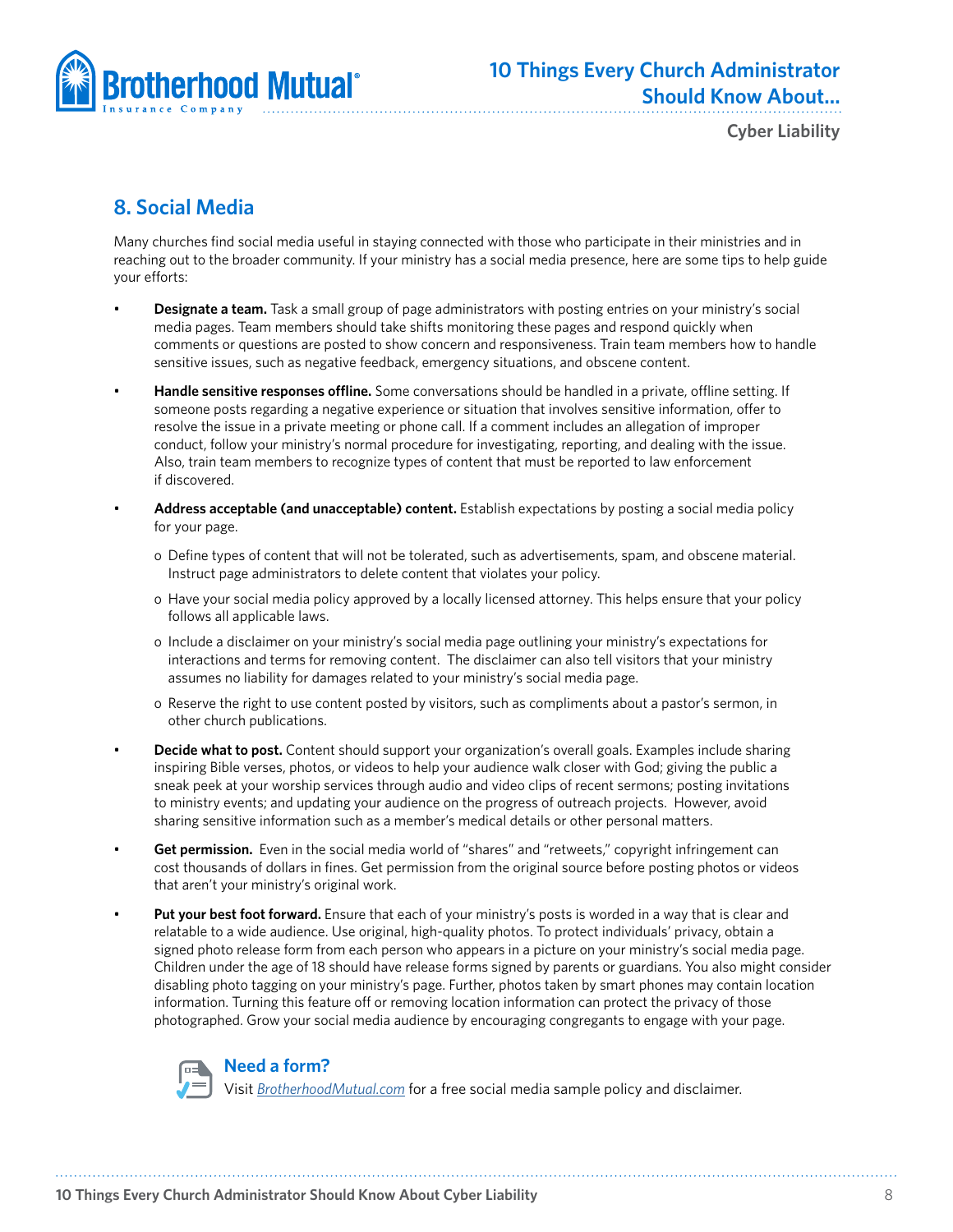

## **9. Digital Communications with Youth**

Text-messaging may be students' preferred method of communication, but it's not always best. If your church uses text messages, email, and/or social media to connect with youth, take the following steps to keep everyone safe.

- **Print and distribute a general policy, specifying electronic communications parameters.** This policy should spell out your ministry's expectations for youth, staff members, and volunteers when it comes to texting, social media, and other forms of communication. Have the policy approved by a local attorney, and train your staff and volunteers to follow the policy. The training should outline the recommended practices, limitations, and legal parameters for texting and other forms of electronic communication within youth ministry.
- **Specify when young people can and cannot use their devices.** In your church's policy, consider restricting the use of cell phones and other personal devices during official youth activities. This not only will avoid distractions that often come with cell phones, but also will help protect your church against charges of negligent supervision, should a student communicate inappropriately—or even illegally—during a ministry activity.
- **Develop a youth communication policy.** Establish parameters for which platforms your youth are permitted to use. Determine what measures your staff members will take to ensure user privacy and safety, and how they will communicate openly with parents.
	- o Require consent forms to be signed prior to allowing youth to participate in your ministry's electronic communications.
	- o Make it clear that youth who violate your ministry's communication policy may lose communications privileges or be removed from your youth ministry program. Ministry leaders also should notify parents about policy violations.
	- o Encourage youth leaders to send texts, emails, and other messages to a group (including parents) rather than to individuals. If one-to-one messaging occurs, ministry personnel should immediately report it to a supervisor or other adult leader. Youth workers and other adult leaders also may want to avoid friending or following students on social media.
	- o Train youth workers who become aware of possible child abuse through electronic media to notify their supervisor so that the ministry can consult with its attorney and report abuse as the law requires.
	- o Some ministries have found Facebook groups to be a useful forum for communication between meetings. To maximize privacy, it may be best to designate the group's privacy setting as "secret," so that only those invited to join are able to view its message board and member list. Parents can be added to the group for an extra layer of transparency.
- **Inform staff, volunteers, and youth group members about the dangers of sexting.** Explicit messages are not only emotionally damaging, but under some state laws, young people also can be charged with a sex crime for transmitting sexually explicit photos. Inform your staff of any legal duties they may have if they become aware of such activity, including the need to report it to law enforcement or child protective agencies.

• **Stay abreast of new technologies and social media platforms**. New social apps and personal tech devices pop up frequently. In this ever-changing digital environment, it is critical that youth leaders be aware of how students are communicating and address new risks as they appear.



### **Need a form?**

See this *[Youth Ministry Communication Policy](http://www.brotherhoodmutual.com/www/?linkservid=94F9C70B-CBA5-0FFB-96A122AD1CAF46D9&showMeta=2&ext=.pdf)* template from BrotherhoodMutual.com.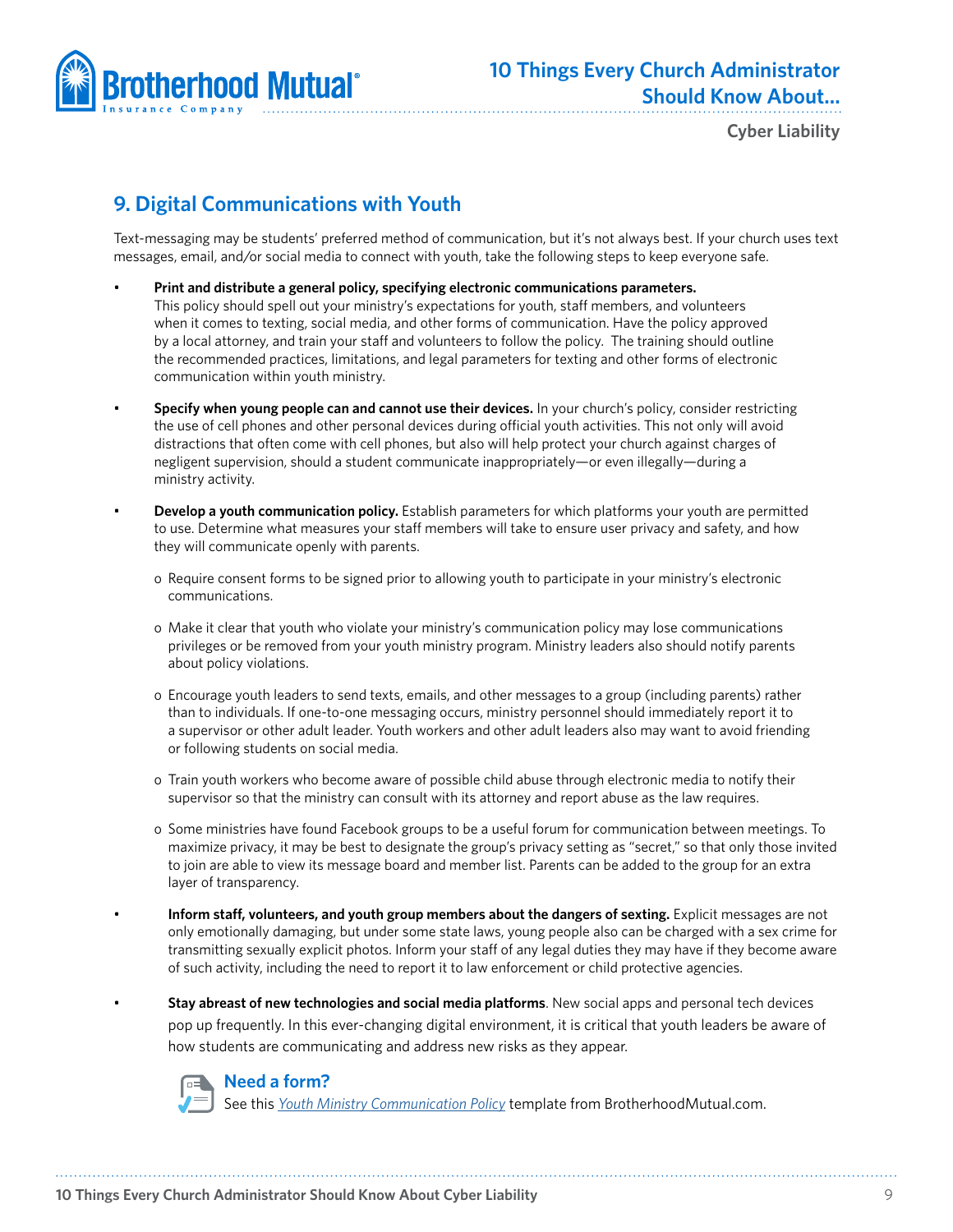

# **10. Copyright Issues**

In light of today's penchant for quick, open communication, copyright issues have never been more complex, nor more important to understand. Use the following list as a starting point for understanding how to treat photos, music, videos, and streaming media content.

- **Understand the purpose of copyright laws.** Copyright laws are designed to protect intellectual property, such as photos, music, and videos, from being used without the express permission of the author or artist.
- **Understand what copyright protects.** The original author of a copyrighted work has the exclusive legal right to:
	- o Copy, print, or reprint their work.
	- o Record it or perform it publicly.
	- o Sell or distribute it.
	- o Revise, arrange, or transform it.
- **Know your legal options for using copyrighted works.** If your church wants to use creative works belong ing to someone else, there are several approaches your ministry can take to reduce the risk of copyright infringement.
	- o Obtain permission from the copyright owner. If you can't determine who owns the content, it's best not to use it.
	- o Purchase a blanket license. Blanket licenses allow churches to use thousands of copyrighted songs and motion pictures, but licenses have limits. Learn what a license includes before purchasing it.
	- o Understand fair use. A narrow exception to the copyright law is known as "fair use," the definition of which is very limited and subjective. Determining whether the fair use exception applies is difficult and should not be used as a common practice.

Generally, courts have noted that use of copyrighted material is typically permitted for the purposes of scholarship, commentary, criticism, parody, news reporting, and research. However, copyright infringement can still occur, even when used for those purposes. According to the U.S. Copyright Office, courts generally will consider the use of a work as "fair use" when:

- A small portion of the total work is used (no specific amount of a work is always permitted).
- The work is used for a nonprofit cause.
- The work comes from a factual rather than an artistic source (e.g., a map rather than music)
- The original author suffers no financial loss as a result of the use.

Typically, courts also will examine whether the original author was credited for producing the copyrighted material. However, simply crediting the original author alone will not protect you against infringement claims.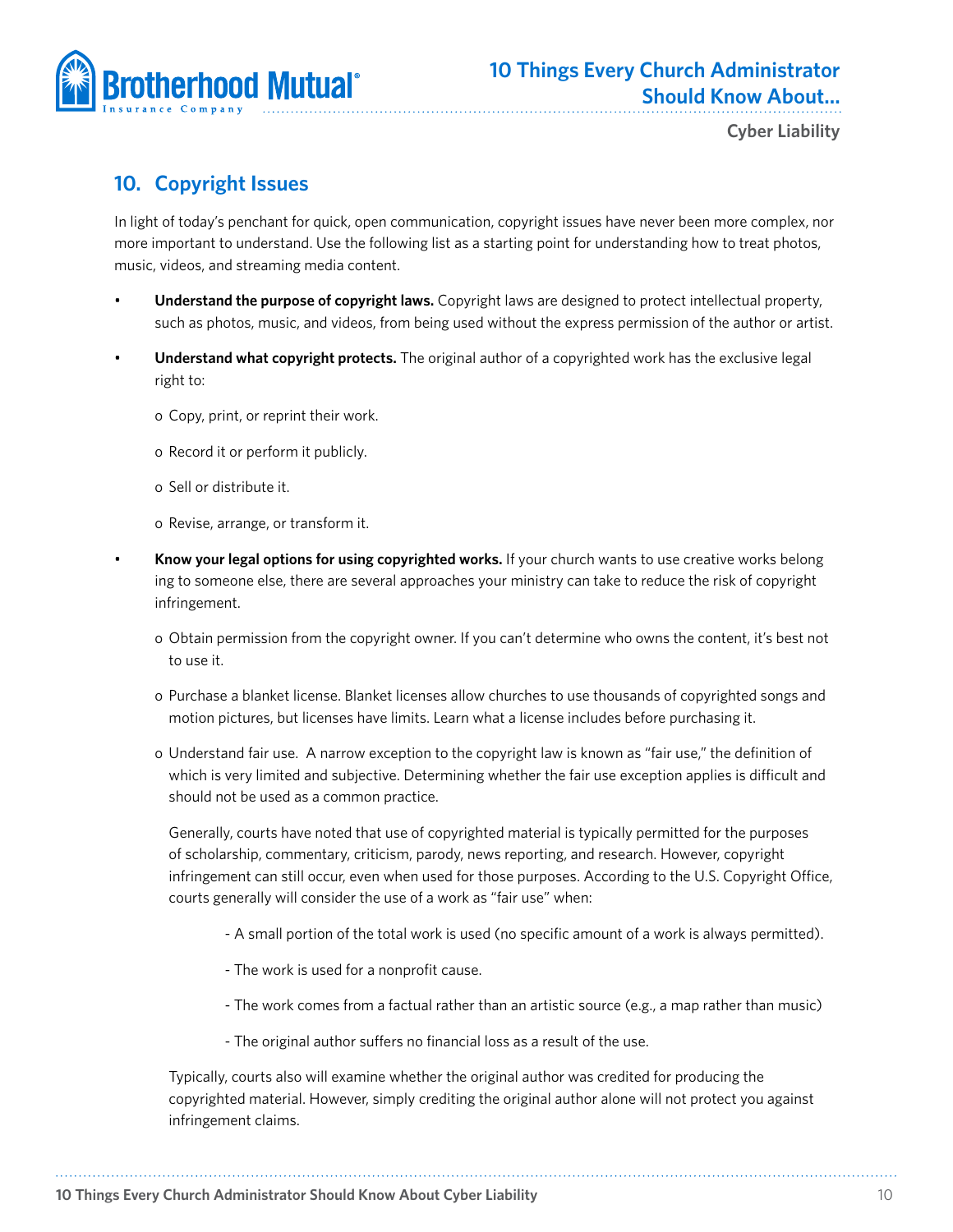

- o Learn about the religious services exemption. The copyright act also entitles churches to a special exemption. It allows the "performance of a nondramatic literary or musical work or of a dramatic musical work of a religious nature, or display of a work, in the course of services at a place of worship or other religious assembly." This is a very limited exemption, and while this protection might be more predict able than "fair use," it still is much less reliable than using works purchased under a license.
- **Consider linking to content, rather than hosting it on your site.**
	- o If you want to share a song, a video, or another piece of multimedia, consider linking to it rather than hosting it.
	- o If you want to share the text of a poem, a passage from a commentary, or lyrics to a song that will be used in your Sunday service, consider providing a link to the desired text instead of posting it on your website.

### • **Understand how copyright affects different media.**

- o Videos and pictures. Generally, you have the right to use photo and video material recorded in public places, as opposed to privately owned locations, but it's best to get permission.
- o Music. The religious services exemption provides protection for churches using certain copyrighted musical works in the context of a traditional, indoor worship service. It doesn't apply in other contexts (e.g., weddings, funerals, choral performances, retreats, outdoor events, telephone hold music, audio featured on your website). To be safe, it is wise to always purchase a license, or to create your own original music compositions and audio soundbites.
- o Text message. Depending on the terms and conditions of an individual's cellular carrier, message content may actually be owned by the carrier. However, if the individual who wrote the text message grants permission for use, the likelihood of litigation may be reduced.
- **Consult your attorney.** Seek legal counsel when making decisions regarding the use of copyrighted works.



### **Need more information?**

Read *"[Complying with Copyright Laws"](http://www.brotherhoodmutual.com/index.cfm/resources/ministry-safety/article/complying-with-copyright-laws/)* and *["Copyright Laws and Fair Use,"](http://www.brotherhoodmutual.com/www/index.cfm/resources/ministry-safety/article/copyright-laws-and-fair-use)* articles from Brotherhood Mutual's Safety Library. Also refer to this sample [Photo Use Agreement](http://www.brotherhoodmutual.com/index.cfm/resources/ministry-safety/article/photo-use-guidelines/).